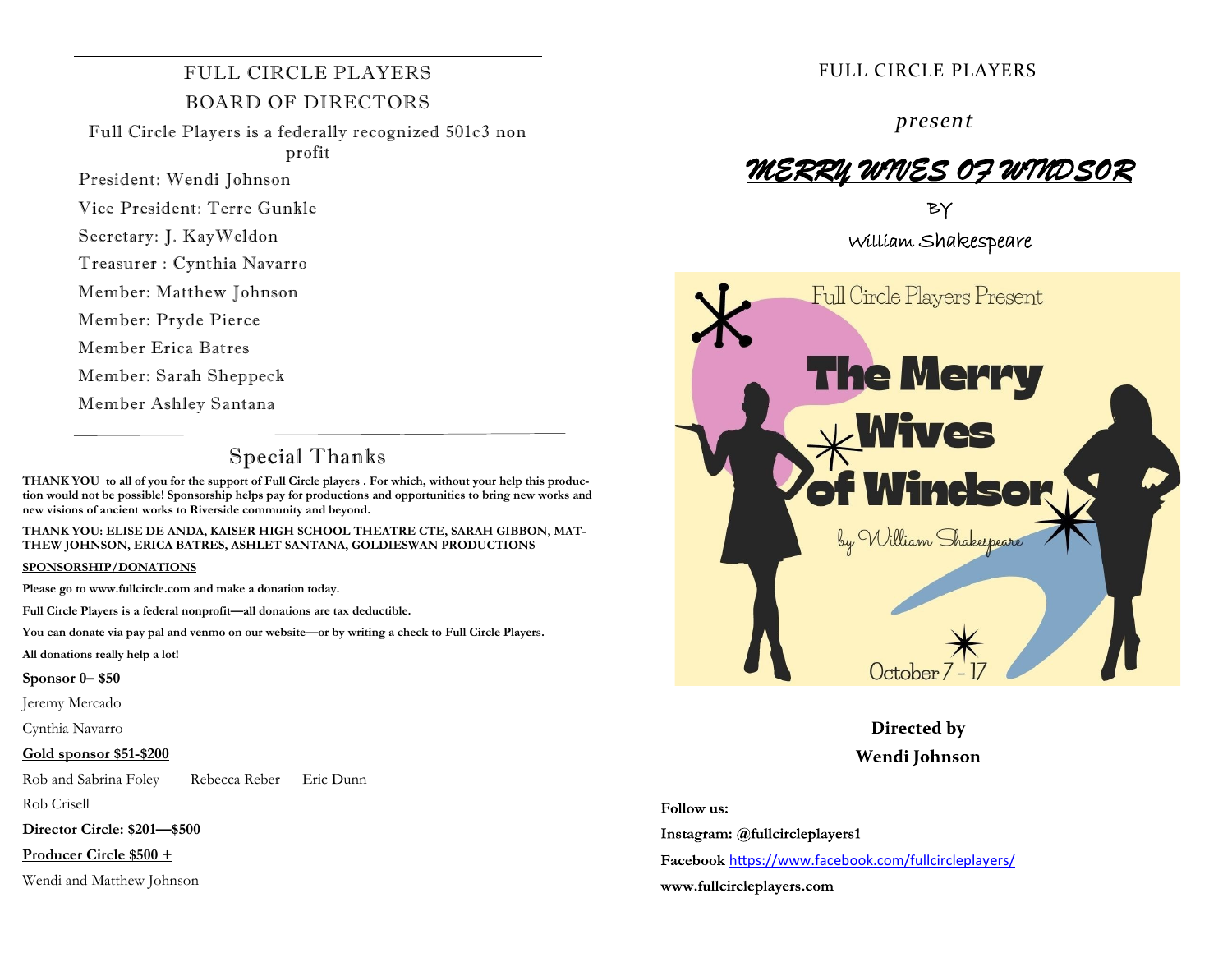# Merry Wives of Windsor

| Director                  | Wendi Johnson          |
|---------------------------|------------------------|
| <b>Assistant Director</b> | Sarah Kristen Gibbon   |
| <b>Stage Manager</b>      | <b>Adrien Gibson</b>   |
| <b>Executive Director</b> | <b>Matthew Johnson</b> |
|                           |                        |

### **THE CAST**

| Rebecca Reber                           | Mrs. Alice Ford          |
|-----------------------------------------|--------------------------|
| <b>Janette Valenzo</b>                  | Mrs. Meg Page            |
| J Kay Weldon                            | Mr. Frank Ford           |
| <b>Jason Crewes</b>                     | Mr. George Page          |
| Kit Fugrad                              | Falstaff                 |
| <b>Bridget Rivera</b>                   | Anne Page/Nym            |
| <b>Adam McMorris</b>                    | Fenton/Pistol/John       |
| <b>Jared Sandoval</b>                   | Dr. Caius                |
| <b>Jeremy Mercado</b>                   | Slender                  |
| <b>Valerie Lopez</b>                    | <b>Mistress Quickly</b>  |
| <b>Macy Weinfurter</b>                  | <b>Pastor Gwen Evans</b> |
| Elise De Anda                           | <b>Robin Jane Rugby</b>  |
| Sarah Gibbon                            | That Girl!!              |
| The Kids: Ford Children: Nora and Nadea |                          |
|                                         |                          |

 **Page Children: Ally and Jordan**

**Tech: Lights Adrien Gibson Sound Wendi Johnson Sound Technician The Box Theatre Set /Prop Design Gwen Harris Hair and Makeup Percilla Lawson Graphic Design Ashley Santana** 

#### **Adam Mc Morris—Fenten, Pistol, John**

Adam McMorris is grateful to be performing with Full Circle Players for the first time here in Riverside, where he was born and raised. As live theatre slowly returns, he is thankful for the opportunity to dive back into his love of Shakespeare with this group, as well as in both Shakespeare in the Vines' recent production of *The Taming of the Shrew* and the upcoming *Midsummer Night's Dream* at Fullerton College, where he studies acting. He would like to thank you for helping support local theatre during these tumultuous times.

#### **Bridget Rivera—Anne Page, Nym**

Bridget Rivera is incredibly excited to be playing the roles of Anne Page and Nym. Her past

credits include: Cybil (The Altruists), Sophia (Wilderness), and Ghost of Christmas Past (A Christmas Carol) to name a few. When not on stage, she is often focused on her schooling, spending time with her family, and making cringe-worthy puns. (You could say her favorite type of play is a word play.) Bridget would like to

### **Jeremy Mercado—Slender**

Jeremy Mercado is excited to be playing Slender in the Full Circle Players' production of

Merry Wives of Windsor, with such a wonderful and talented cast and crew. Jeremy graduated

from California State University, Fullerton, with a Bachelors of Fine Arts

degree in acting, in 2017. Some of his favorite past rolls include Mr. Bennet in Pride and

Prejudice, Professor Callahan in Legally Blonde: the Musical, and Roderigo in Full

Circle Players' production of Othello.

#### **Macy Weinfurter—Gwen Evans**

Macy is excited to be a part Full Circle Players production of "The Merry Wives of Windsor" as

well as their return to the stage! This is her third time working with Full Circle Players, the first time playing the role of Chrysothemis in the 2020 online reading of "Elektra" and the second time being apart of the 2021 New Works Play Festival. Macy has spent a summer training at the Royal Academy of Dramatic Arts' Shakespeare Summer School in London, England. Afterwards, she spent a year in New York City training at Atlantic Acting School's Full-Time Conservatory program. She is excited to be at UCSD where she is majoring in theatre and minoring in art history. She would like to thank her dog, Sam, for being the best boy and her friends for their continual love and support.

#### **Elise De Anda—Robin Jane Rugby**

Elise de Anda is excited to be a part of Full Circle Player's production of Merry Wives of Windsor. This is her third comedic play, and she is beyond thrilled to share this lighthearted story with a live audience.<br>Her most recent credits include Elaine Harper in Arsenic and Old Lace, Lord Willoughby in Richard the<br>Second, a W to be a part of such an amazing group of Thespians. She would like to thank her amazing family

who supports her with all of her endeavors.

#### **Sarah Gibbon—Assistant Director**

Sarah Kristen Gibbon is a local actor, stage manager, director and producer. She graduated from California State University, San Marcos with a Bachelor's Degree in Visual and Performing Arts, with an emphasis in Theater. S

#### **Adrien Gibson—Stage Manager**

Adrien Gibson is excited to be doing another production with Full Circle Players. She was the stage manager for Othello and A Christmas Carol and the lighting designer for Othello. She currently is attending Cal Poly Pomona working towards a bachelors in Technical Theatre. Adrien is thankful to be doing Theatre once again and with her favorite Director Wendi Johnson. She would like to thank Wendi for every opportunity she has bestowed onto her and hopes to continue to work with Wendi. She would like to thank her mom for always being there for her and always supporting her choices. And she hopes everyone enjoys the show!

#### **Percilla Lawson—Hair and Makeup**

Percilla is excited to be back and kicking in the theater again! Percilla is both make-up artist and actor attending<br>Fullerton Community College's theatre arts program with an emphasis in acting. She has love for both on s Dream as Hippolyta/Titania. She thanks Wendi for this great opportunity and is so excited to get those brushes moving again and create some magic!